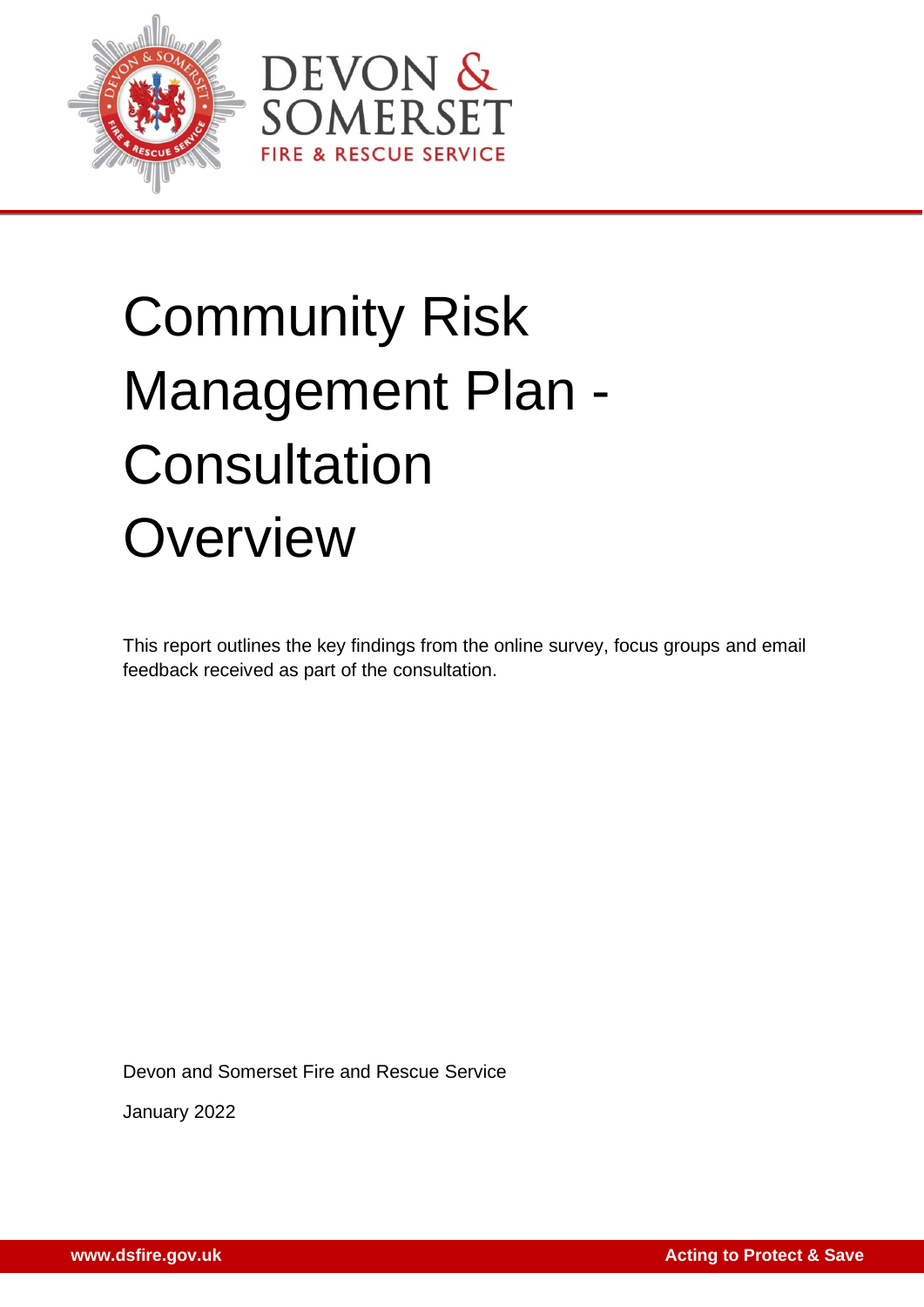### **Contents**

| $1_{-}$ | Introduction                                  |   |
|---------|-----------------------------------------------|---|
|         | 2. Methodology                                |   |
|         | 3. Promotional communication channels         | 5 |
|         | 4. Profile of respondents                     | 6 |
|         | 5. Executive summary of key issues identified |   |

### **Appendices (separate, supporting documents)**

- A. Online survey findings report
- B. Email response summary
- C. Focus group report (Devon Communities Together)
- D. Focus group report (Consultation and Engagement team)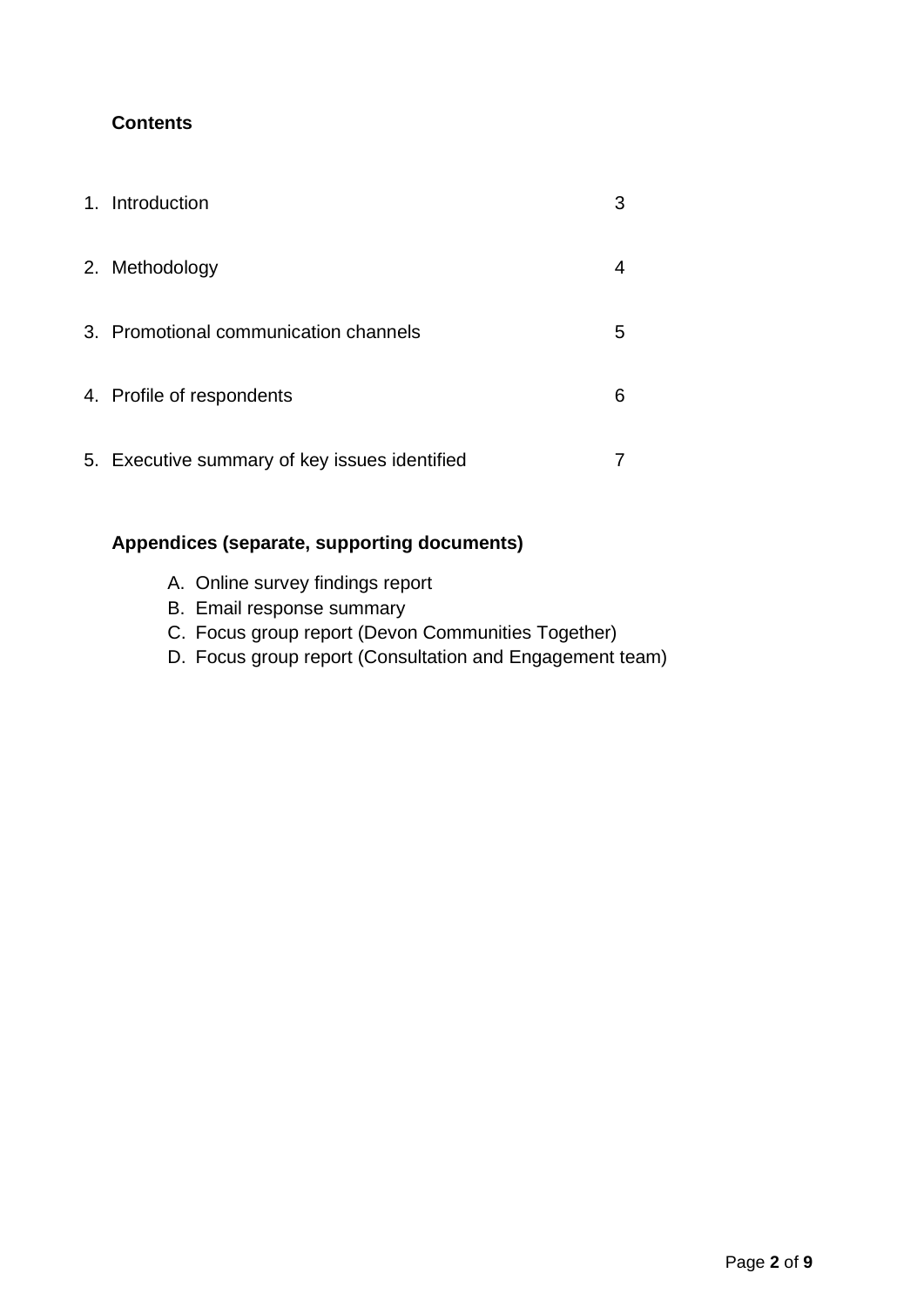## **1. Introduction**

The Service is seeking to understand the views of our communities, residents, businesses, staff and visitors, regarding this draft Community Risk Management Plan on behalf of the Authority.

Recommendations will be presented to the Fire Authority members so they can make an informed decision when approving the Community Risk Management Plan at the full meeting in February 2022.

This Community Risk Management Plan is a five-year strategic plan and is supported by a Strategic Risk Analysis and an Equalities Impact Assessment.

The Community Risk Management Plan needs to be agreed and in place in April 2022.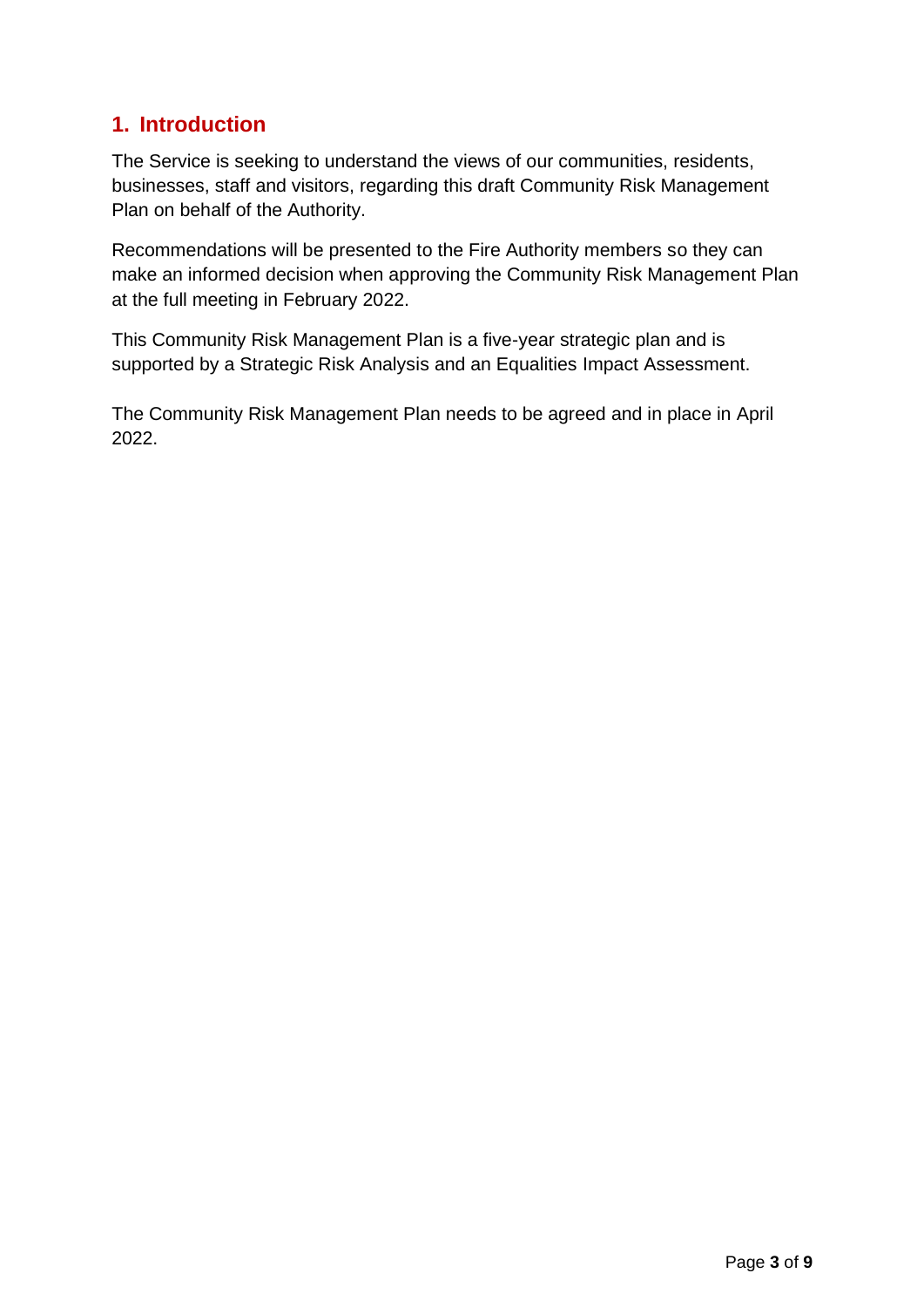# **2. Methodology**

The consultation for the draft Community Risk Management Plan started on 15 November 2021 and closed on 14 January 2022. A mid-term and closing review were undertaken to monitor responses from identified stakeholders and quality of response.

#### **How we captured feedback to the consultation**

Online survey:

- Responses were captured through an online survey which received 241 completed responses with 246 responses in total.
- The survey was responsive to devices so that it could be easily accessed from a mobile phone or tablet.
- Paper copies have been offered by request. One paper copy of the document was requested and no surveys.
- The responses to the survey have been reported by an independent third party, BMG (full report appendix A).

Dedicated email address:

- Eight individuals or organisations chose to respond by email.
- Themes from these responses have been included in this executive summary (full detail in appendix B).

Engagement events:

- Three public and three staff question and answer sessions have been hosted virtually with some before and some after Christmas.
- 53 members of staff and 13 members of the public attended. Most members of the public represented a local parish council.
- Themes that came from these sessions has been considered by the Service.

Focus groups:

- It was acknowledged that an online survey and engagement events may not enable us to hear from all audiences. Specific audiences were identified for focus groups to ensure that we heard from these communities.
- Focus groups have taken place involving people with mobility loss, from ethnic minorities, age 75+, people living alone, business representatives and people living with sensory loss.
- Focus groups with the specific audiences were outsourced to third party Devon Communities Together except business representatives which was hosted by the consultation and engagement team. Full reports appendix C and D.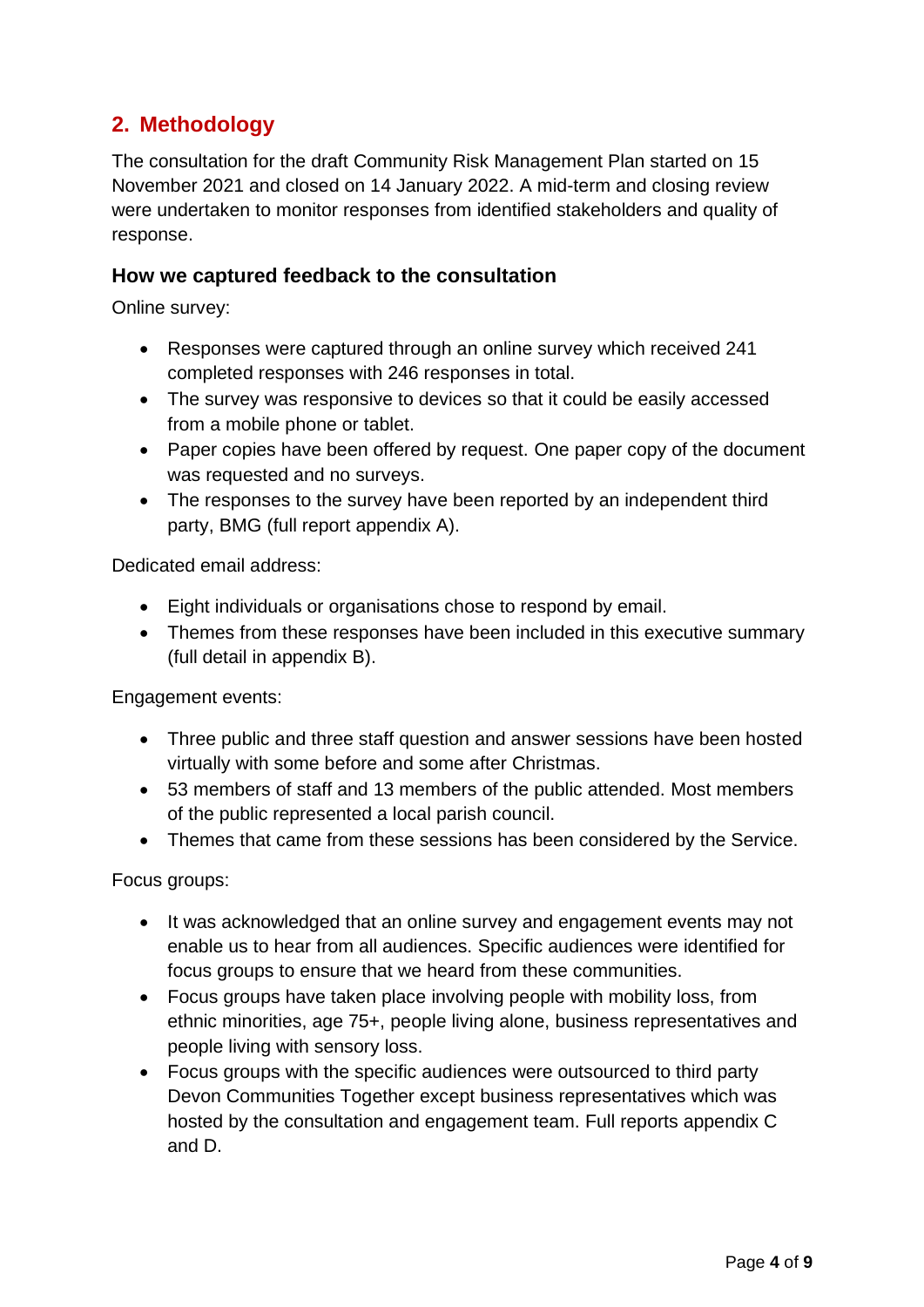## **3. Promotional communication channels**

- The consultation featured on the homepage of our website throughout with regular social media content throughout the period.
- Stakeholders: personal letter from Chief Fire Officer to key stakeholders, including blue light partners, Police and Crime Commissioners, Clinical Commissioning Groups and Constituent Authority Chief Executives. Also emailed letter from the Chief Fire Officer to parish clerks, community partners and business groups such as Better Business for All and the Federation of Small Businesses.
- Non-digital audience: Posters, leaflets, and radio and print advertising. Neighbourhood Watch contacts, partners and parish councils have received the poster to display and share with their networks. Postcards promoting the consultation were handed out at events by community safety teams.
- Targeted advertising: social media adverts responsive to the profile of people who had responded, print adverts in publications where there was low engagement with the pre-engagement work, radio advertising in Exeter and Somerset areas.
- Internal: regularly featured in the weekly e-update (Shout Out), message from the Chief Fire Officer, Yammer posts promoting the consultation, Business Change Managers conducted virtual station visits. Service Intranet homepage had a banner at the top of the page. Emails to Senior Leadership Team sent requesting support and promotion of the consultation. Link on DS Connect for ease of access to operational staff. Poster and hard copy of the plan.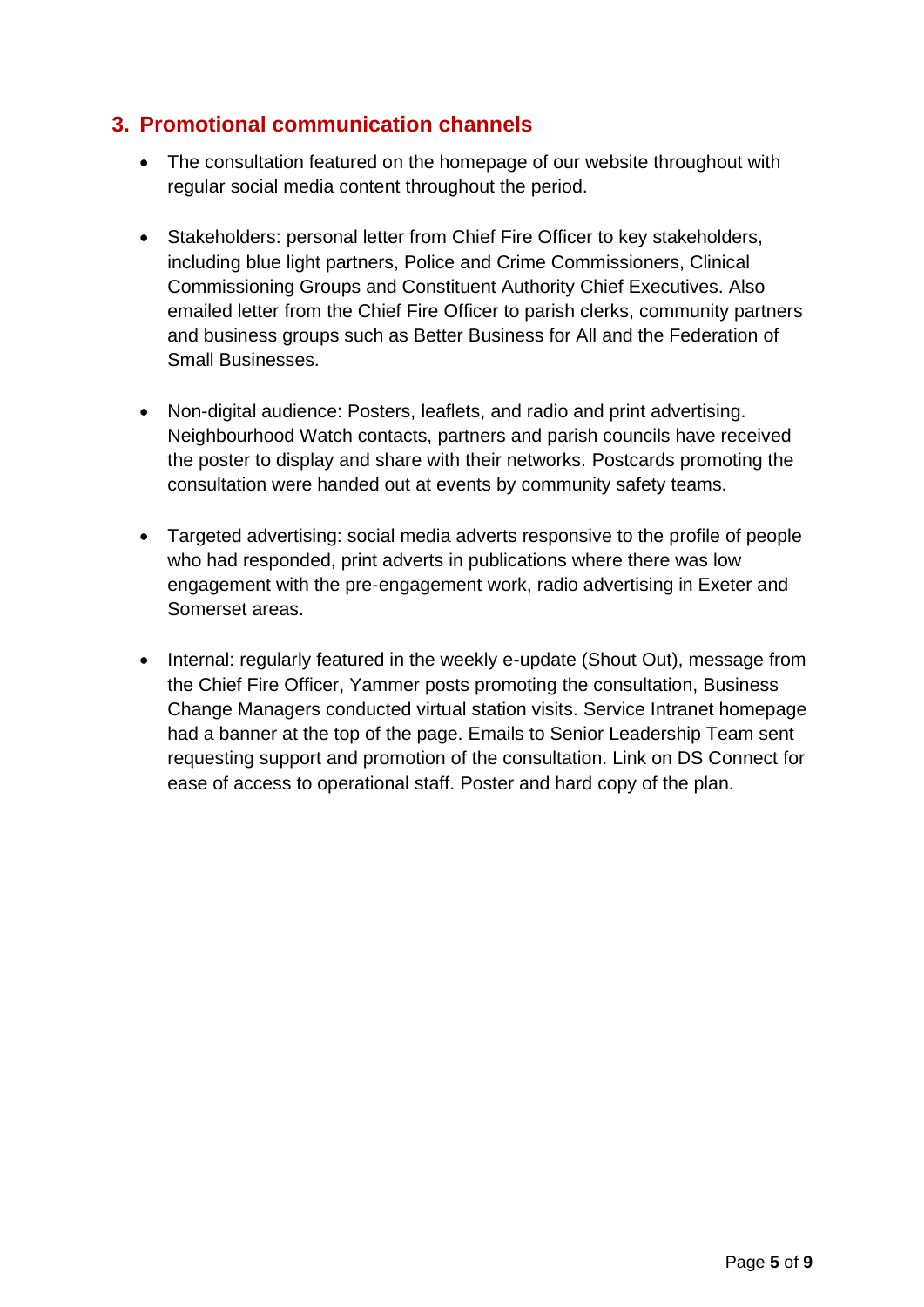# **4. Profile of respondents**

Almost 250 responses to the consultation were received, 241 completed responses by online survey and 8 responses received by email. A further 35 individuals were engaged through focus groups. 53 members of staff and 13 members of the public engaged through the virtual events. Most members of the public represented a local parish council.

Detailed demographic information was collected only for online survey respondents.

Online survey respondents:

- Almost two-thirds (61%) were from residents, a fifth (21%) from either operational or support staff, and the remainder of the responses (17%) came from businesses, council members, or organisations with partnerships1.
- A third (33%) of respondents were female, and 55% male (1% identified as nonbinary and the remaining 12% chose not to say).
- The majority of responses were from age 45-64 (47%). Those aged between 65-74 made up 18% of respondents, with 6% age 75+. 14% comprised of 35–44-year-olds, and 9% were aged 34 or under.
- Over half (54%) of respondents are from rural area, 29% from urban areas, and 15% from coastal areas.
- 8% of respondents have said they have a disability. Those who answered yes were asked more about their disability and most have a physical disability. Focus groups are planned for people.

#### Focus groups:

Participants to the focus groups self-identified. Attendance was:

| <b>Target Group</b>            | <b>Number of participants</b> |
|--------------------------------|-------------------------------|
| $75+$                          |                               |
| <b>Ethnic minorities</b>       |                               |
| Limited mobility               |                               |
| Rented accommodation /C2DE     |                               |
| Additional sensory needs       |                               |
| Living alone                   |                               |
| <b>Business representative</b> |                               |

<sup>&</sup>lt;sup>1</sup> These came from Devon and Cornwall Police ( $n=1$ ), Fire and Rescue Service Association (n=1), and South Western Ambulance Service NHS Foundation Trust (n=1). The remaining three respondents who said they are from a partner organisation or are a stakeholder did not disclose which one.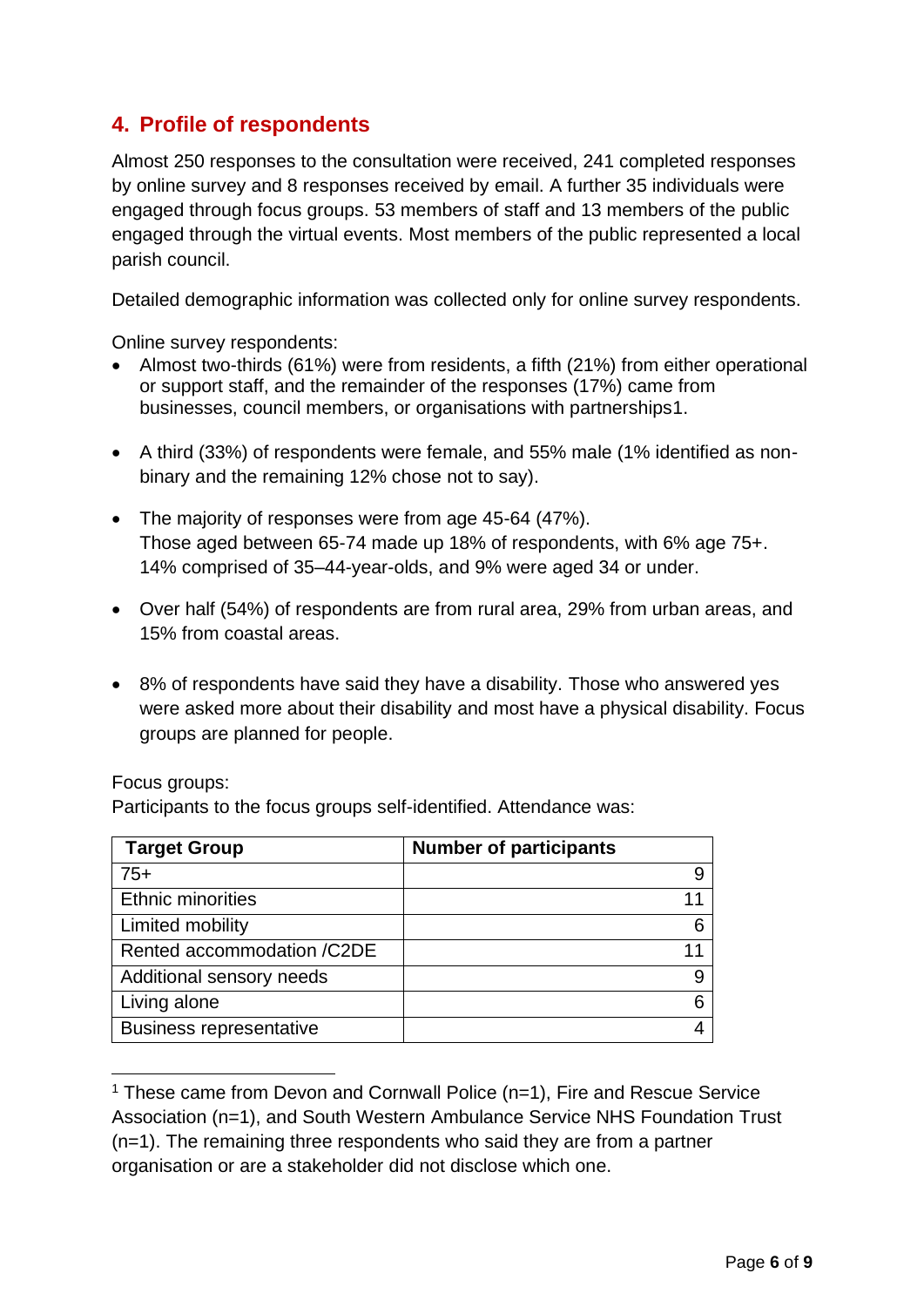## **5. Executive summary of key themes identified**

The online survey gathered feedback based on three quantitative questions and a series of open questions for respondents to explain their answer and add any further feedback.

The focus groups, online survey open questions, engagement sessions and email responses brought similar themes. Key themes are outlined below.

#### **Quantitative question responses**

- 71% of respondents either agree or strongly agree that the Service had identified all the major risks it is responsible for. 9% have responded disagree and 6% strongly disagree.
- 63% of respondents either agree or strongly agree that the activities the Service continues to and proposes to deliver are appropriate to the identified risks. 10% disagree and 8% strongly disagree.
- 57% of respondents either agree or strongly agree that 'the activities the Service continues to and proposes to deliver do not affect me or anyone else more positively or negatively than other people'. This question has seen more neutral responses with 23% neither agreeing nor disagreeing, and 16% responding they disagree or strongly disagree. This is in line with the equality impact assessment which considers a positive or neutral impact. The question was edited to have 'do not' in bold following a response which selected 'strongly disagree' to this question but made a positive comment in the free text.

#### **Key themes from the online survey, focus groups, engagement sessions and email responses include:**

- The online survey, engagement sessions and email were used as an opportunity to raise localised queries or concerns, such as water access at Hartland, access to an estate in Aveton Gifford or equipment at Cheddar. Local issues were one of the most mentioned themes within the free text responses.
- Whilst almost three quarters of respondents agreed that the major risks had been identified, missing or underrepresented risks were one of the most common free text comments. This includes climate change, transport other than road traffic collision, electric vehicles and staff availability. This was also the same with the staff engagement sessions and some of the email responses. Missing or underrepresented risks identified through the online survey and email feedback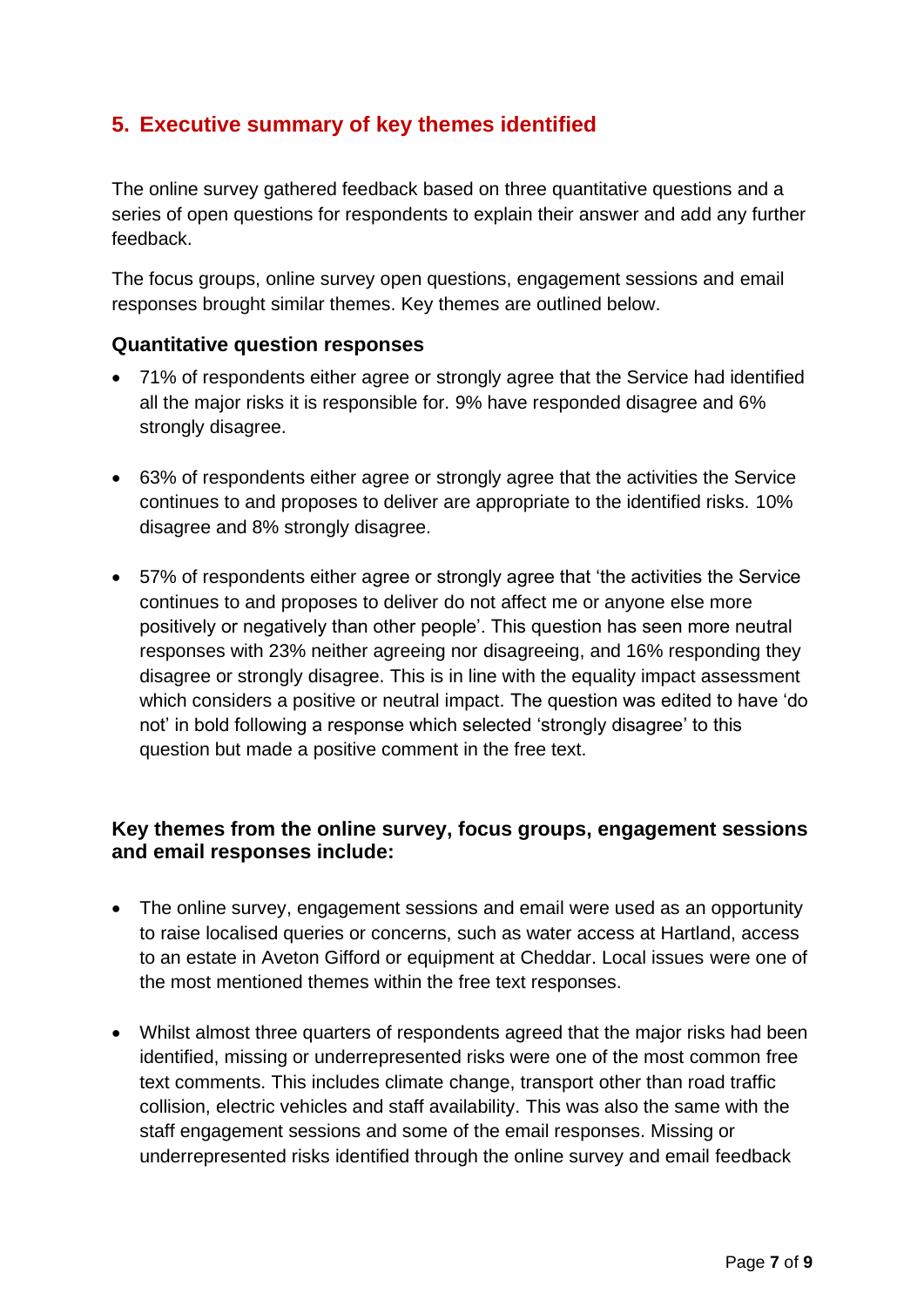focused largely on local concerns rather than strategic level. Focus group participants did not raise new risks.

*"Luccombe is surrounded by forest and moorland. In the past it has faced the real threat of a moorland fire spreading to ignite the houses in the village, many of which have thatched roofs." Email response*

• Risk around staffing and availability was raised in the online survey, email and in engagement sessions as something that had been underrepresented.

*"The loss of experienced firefighters due to retirement represents a significant risk to Devon and Somerset fire and rescue service and needs addressing." Email response*

• Rural communities are less likely to agree that the risks have all been identified and that the activities are appropriate. Email responses and free text responses included comment about insufficient coverage in rural areas, such as the need to increase co-responder stations in rural areas, or having the right equipment and appliances to deal with fires in thatched houses or farms:

*''If the fire appliance in Cheddar is reduced to a smaller one, I think that will affect fighting a fire in Wedmore. As a rural village a backup fire engine will take some time to get to there. The purposed smaller fire appliance might run out of water as the dwellings in the village are predominately large family homes.'' Online survey*

*''As a rural area we need our emergency service, wherever we can get them, the fire service being the most important. Whether it's out of control bonfires, property fire, car accidents or any incident, they know our area. They know how to help and what we need in those situations. We cannot be without them.'' Online survey* 

- Overall people seemed to agree that the activities the Service propose are appropriate to the risks in the online survey and focus groups. Underrepresented mitigation activities feature as the fifth most mentioned theme in the online survey, including false alarms, nuclear risk, and education.
- Communication, both to and from the Service was discussed by all focus groups, with a recognition that education of the public was a core need for the Service. This education related both to risks and prevention matters (such as appliance care), and also education on the Service's service provision itself (such as availability and cost, or lack of cost, of home safety visits).

Communication, and suitable language, was also discussed as essential in emergency response scenarios between crews and the people impacted by the incident. This came through in all focus groups but was particularly important to